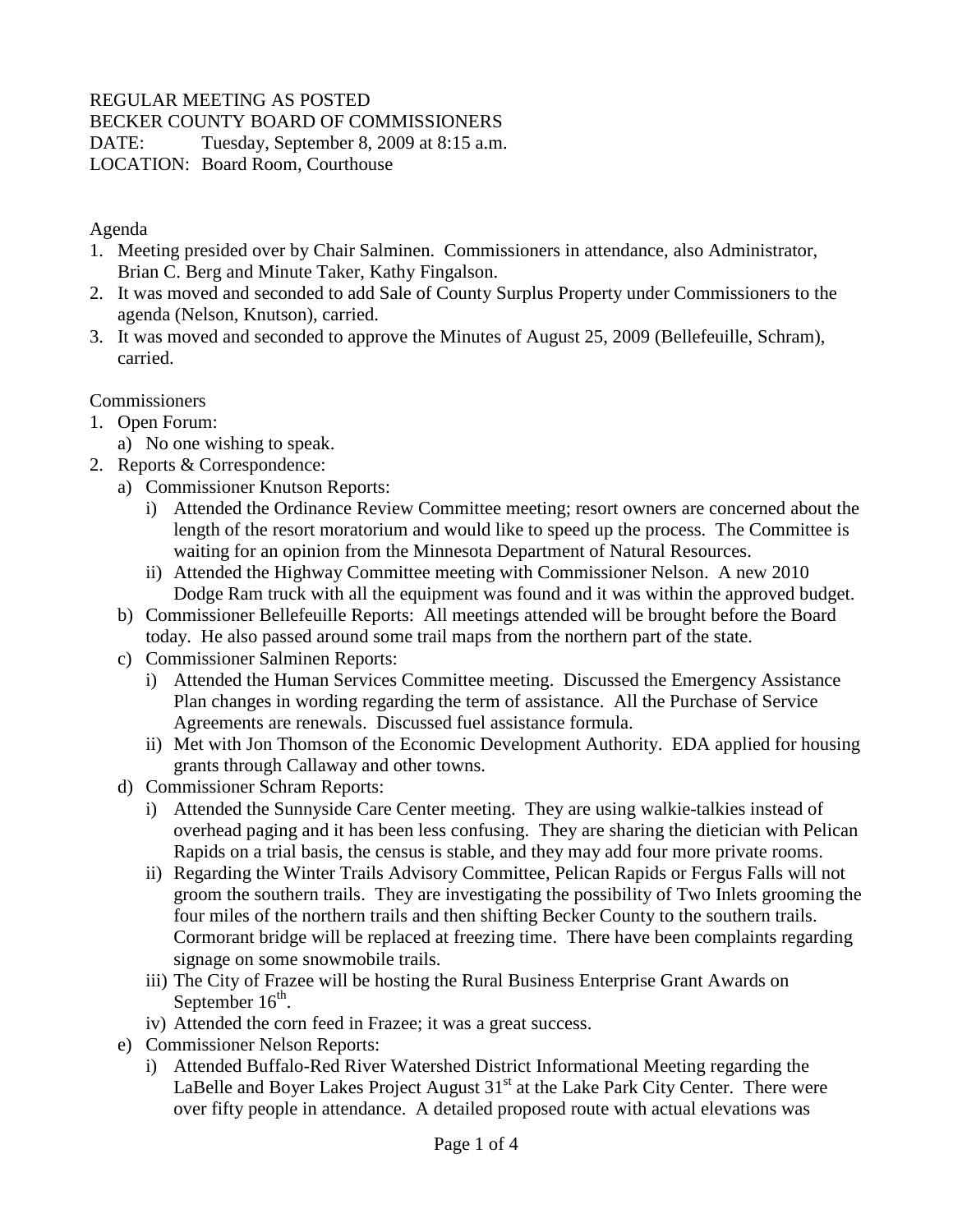presented. The State of Minnesota is out of funding for this year for the project. The estimated cost is \$288,000 with the cost unknown for individual land owners. It was encouraged to start procurement of the easements as soon as possible.

- ii) Attended the Joint Powers meeting in Mahnomen. Brenda Elmer of the Red River Basin presented a grant money review. Several counties were in attendance and each gave short reviews of their current activities.
- 3. It was moved and seconded to approve the sale of all surplus items for public sale as approved by Administrator Berg using Craig's List and advance notification to all Becker County employees by email and all residents with a newspaper ad with an itemized list to be completed and reported back to the Board of Commissioners (Knutson, Bellefeuille), carried.
- 4. Appointments
	- a) The Cormorant Lakes Watershed appointment will be on the September  $22<sup>nd</sup>$  agenda. There is currently confusion regarding who the appointment is for and a Resolution will be presented to clarify the appointment.
	- b) It was moved and seconded to appoint Commissioner Bellefeuille as the voting delegate for Becker County to the AMC Indian Affairs Task Force's first meeting on September 17, 2009 in Brainerd (Nelson, Schram), carried.
- 4. It was moved and seconded to approve attendance by all Commissioners at the Association of Minnesota Counties Annual Conference in Minneapolis on December 7-9, 2009 with mileage and per diem (Nelson, Knutson), carried.
- 5. It was moved and seconded to approve attendance by Commissioner Schram at the West Central Treatment and Correctional Center Project Presentation in Brainerd on September 17, 2009 with mileage and per diem (Nelson, Knutson), carried.
- 6. Commissioners are encouraged to attend the USDA Rural Development Recovery Act Rural Business Enterprise Grant Awards to be held in Frazee on September 16, 2009 with no mileage or per diem allowed.
- 7. Budget discussion was held reference maximum levy of 1.38% increase. Brian Berg discussed funding additions to Highway, Sheriff's budget and Human Services over the last few years.

#### Auditor-Treasurer

- 1. There were no licenses or permits.
- 2. Resolution 09-09-1A for the Tax Forfeited Land Sale will be addressed in the Finance minutes.

#### Finance Committee Minutes

- 1. It was moved and seconded to approve the Claims with one addition and four over 90 days claims; add reimbursement for Gerald Schram in the amount of \$632.65; over 90 days claims: Becker County Highway for \$857.92 due to gasoline account confusion; Thomson West for \$471.71 due to missing invoice; Herzog Roofing for \$61,410 due to missing invoice; and DL Towing for \$367.42 due to missing invoice (Knutson, Bellefeuille), carried.
- 2. It was recommended by the Finance Committee to approve the Parks and Recreation's request for the purchase of bridge decking material for the repair of a snowmobile bridge.
- 3. It was moved and seconded to approve the Resolution 09-09-1C for the proposed tax levy for 2010 established as the Total Maximum Levy of \$17,501,553 representing a 1.38% levy increase (Knutson, Bellefeuille), carried.
- 4. It was recommended by the Finance Committee to approve the Economic Development Authority's request to certify the EDA levy for \$175,633 representing a 0% increase, Resolution 09-09-1B.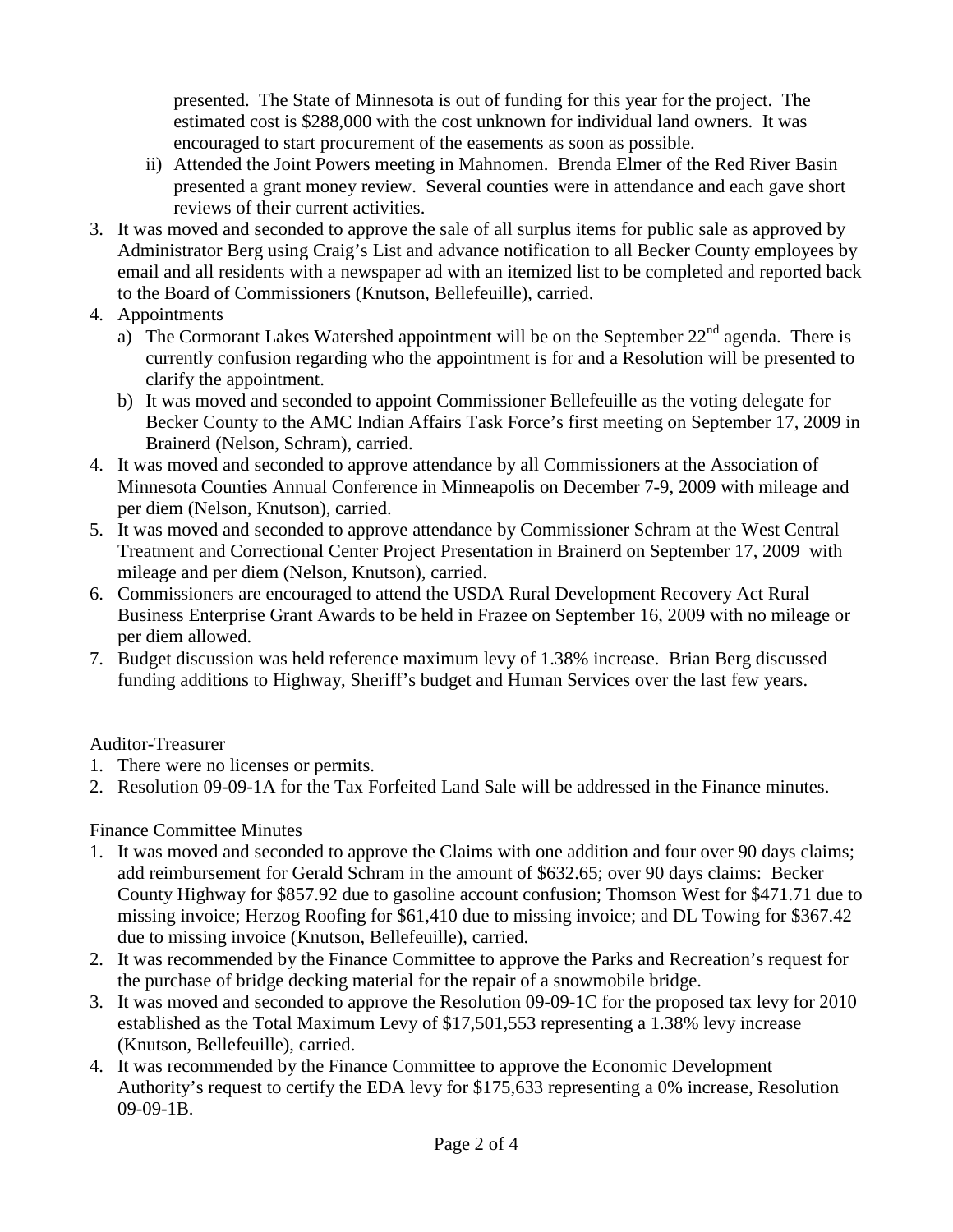- 5. It was moved and seconded to approve the Auditor-Treasurer's Resolution 09-09-1A for the Tax-Forfeit Land Sale to commence at 1:00 pm on October 23, 2009 and defining the terms of sale (Bellefeuille, Schram), carried.
- 6. It was moved and seconded to approve the Auditor-Treasurer's request to utilize Wells Fargo Brokerage as a safe keeping entity and to authorize the Auditor-Treasurer to sign the agreement (Bellefeuille, Nelson), carried.
- 7. It was moved and seconded to approve the Auditor-Treasurer's request for a warrant issued to K-Mart to refund 2005, 2006, and 2007 taxes in the amount of \$20,113 as ordered by the Tax Court (Schram, Nelson), carried.
- 8. It was recommended by the Finance Committee to approve the Sheriff's request to accept the Safe & Sober Grant in the amount of \$30,000.
- 9. It was moved and seconded to accept the Information Technology's request to authorize Rick Kelsven to sign the contract with Verizon for the Countywide contract for cell phones (Bellefeuille, Schram), carried.

### Economic Development Authority

- 1 . It was moved and seconded to approve Resolution 09-09-1B certifying the levy for the 2010 budget for the purpose of funding housing and economic related activities in the amount of \$175,633 (Schram, Bellefeuille), carried
- 2 . A Public Housing update was presented including a letter from the Department of Corrections informing Becker County that the contract for the services of the ICWC Affordable Homes Crew will be cancelled effective September 30, 2009 and an update on the Pelican River Town Home units.

## Census Bureau

1 . Cindy Madigan cancelled at the last minute and was unable to give her Complete Count Committee in Becker County presentation.

# Human Services

- 1. It was moved and seconded to delete Chemical Use Assessment Fees from the agenda (Nelson, Bellefeuille), carried.
- 2. It was moved and seconded to revise two Emergency Assistance programs through the MFIP/DWP Consolidated Fund allocation beginning October 1, 2009 to December 31, 2010 to change its lifetime limit to once in a 12 month period (Bellefeuille, Schram), carried.
- 3. It was moved and seconded to approve the Human Services renewals of Purchase of Service Agreements – Home and Community Based Services (Five Star Living, LLC; Phillips Electronics North America Corporation; Lutheran Social Services of Minnesota; Greenwood Connections; St. Mary's Regional Health Center; and Ecumen [aka Emmanuel Community]) (Bellefeuille, Schram), carried.
- 4. It was moved and seconded to approve the Human Services Claims (Nelson, Knutson), carried.
- 5. It was moved and seconded to approve the Community Health Claims (Knutson, Bellefeuille), carried.
- 6. It was moved and seconded to approve the Transit Claims (Schram, Knutson), carried.

# **Sheriff**

1 . It was moved and seconded to accept the authorization to execute the grant agreement with the Minnesota Department of Public Safety, Office of Traffic Safety for the project entitled Safe &